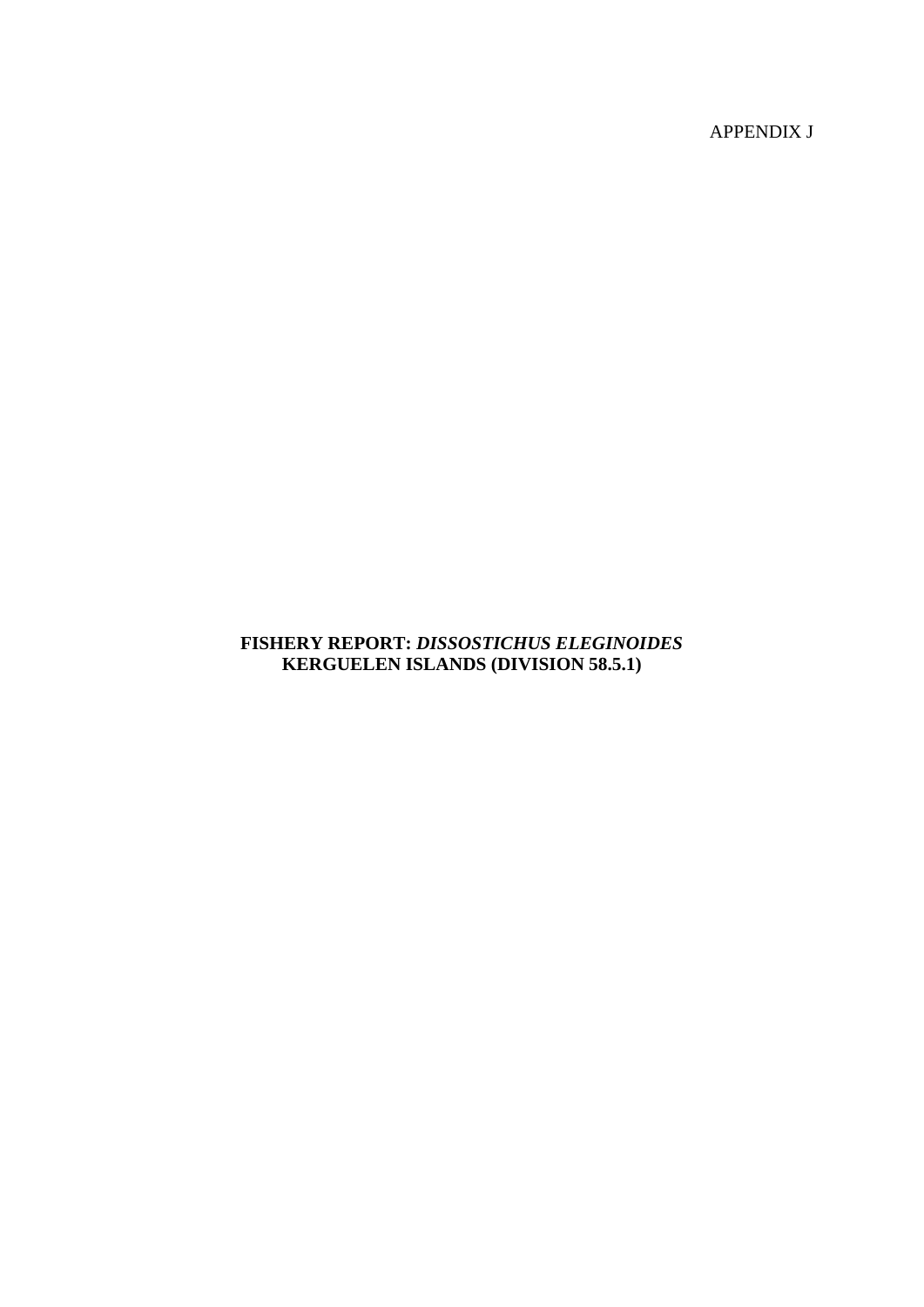# **CONTENTS**

| Page |
|------|
|      |

|                                                   | 1<br>1<br>$\overline{2}$<br>$\overline{2}$ |
|---------------------------------------------------|--------------------------------------------|
|                                                   | 3                                          |
|                                                   | $\overline{4}$<br>$\overline{4}$<br>6      |
|                                                   | 6<br>6                                     |
| 5.2 Assessments of impact on affected populations | $\overline{7}$<br>7<br>7<br>8              |
|                                                   | 8<br>8                                     |
|                                                   | 9<br>9<br>10                               |
|                                                   | 10                                         |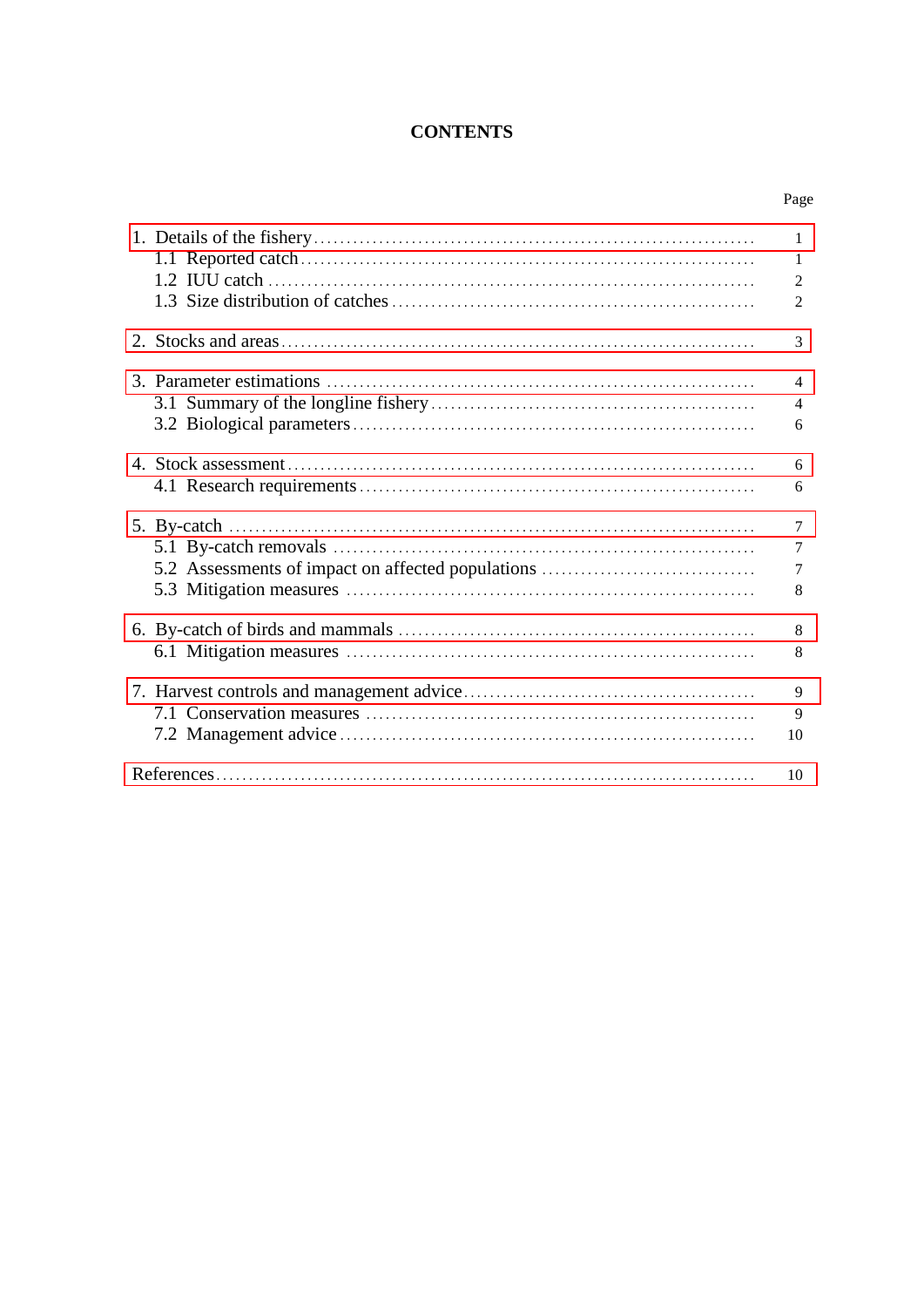## **FISHERY REPORT:** *DISSOSTICHUS ELEGINOIDES* **KERGUELEN ISLANDS (DIVISION 58.5.1)**

#### <span id="page-2-0"></span>**1. Details of the fishery**

The fishery for *Dissostichus eleginoides* operates in the French EEZ around the Kerguelen Islands in Division 58.5.1 (Figure 1).



Figure 1: Map of Division 58.5.1 showing the location of the French EEZ, and the adjacent Australian EEZ in Division 58.5.2.

#### **1.1 Reported catch**

2. The catch limit of *D. eleginoides* set by France in its EEZ in Division 58.5.1 for 2010/11 was 5 100 tonnes, and this was allocated to seven longliners. The catch for the current season<sup>[1](#page-2-1)</sup> reported to October 2011 was 2 906 tonnes, and the catch history is shown in Table 1. The fishery began in 1984/85 as a trawl fishery targeting *D. eleginoides*, however, trawling targeting other species between 1979 and 1984 caught small amounts of toothfish as by-catch. Trawling continued to 2000/01; a longline fishery began in 1991/92 and continues to the present. The fishery is active throughout most of the year.

<span id="page-2-1"></span> <sup>1</sup> Although the fishing season defined by France in its EEZ extends from 1 September to 31 August of the following year, the season used in this report is the CCAMLR season (1 December to 30 November of the following year).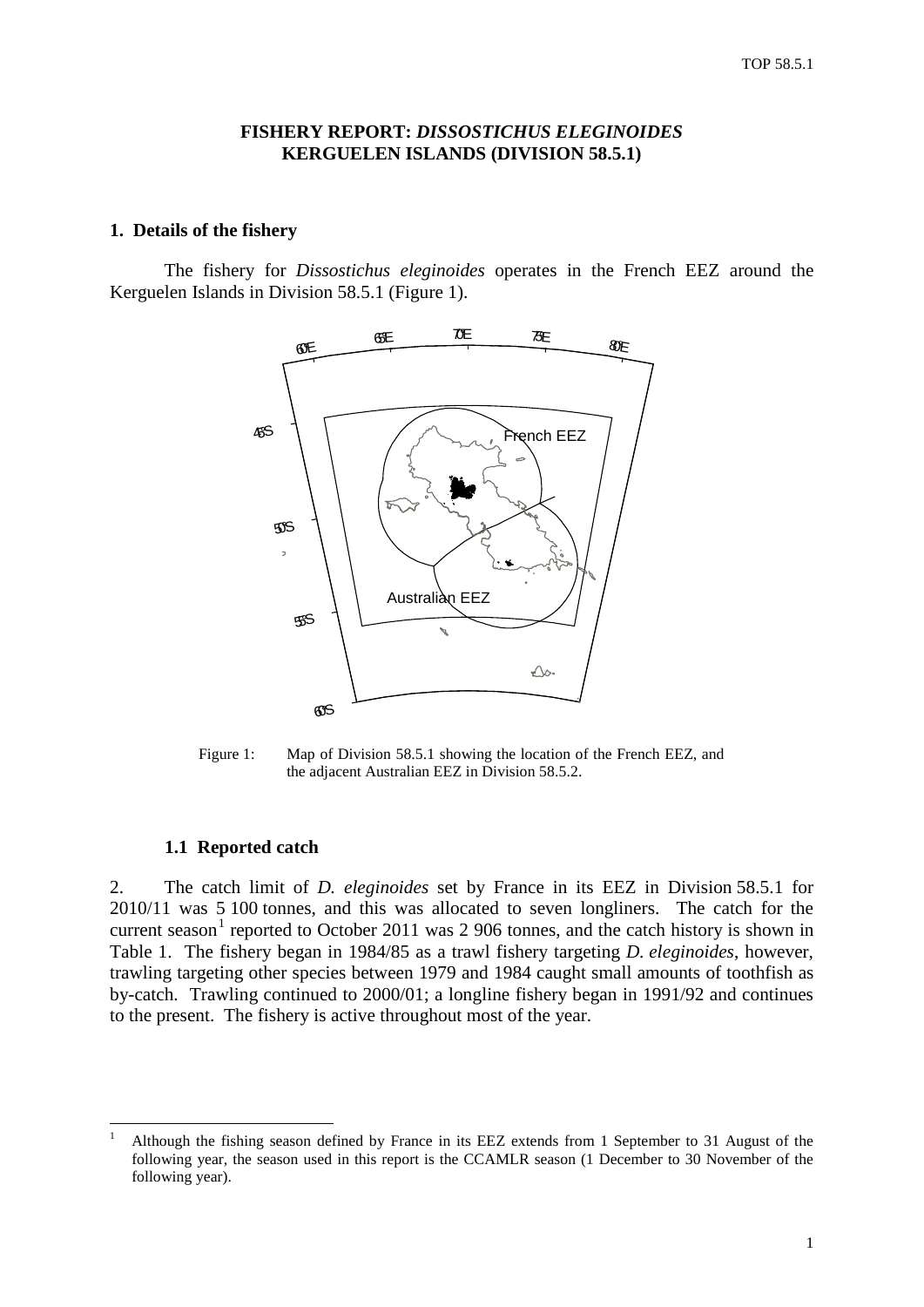Table 1: Reported catch for *Dissostichus eleginoides* in the French EEZ in Division 58.5.1 and estimated IUU catch in Division 58.5.1 (source: STATLANT data for past seasons, fine-scale data for current season are incomplete, WG-FSA-11/10 and past reports for IUU catch for the whole division).

| Season  |          | Reported catch (tonnes) |         | Estimated                    | Total                  |
|---------|----------|-------------------------|---------|------------------------------|------------------------|
|         | Longline | Trawl                   | Total   | <b>IUU</b> catch<br>(tonnes) | extraction<br>(tonnes) |
| 1987/88 | $\theta$ | 892                     | 892     | $\theta$                     | 892                    |
| 1988/89 | $\theta$ | 1 3 1 1                 | 1 3 1 1 | $\overline{0}$               | 1 3 1 1                |
| 1999/90 | $\Omega$ | 1 2 4 3                 | 1 2 4 3 | $\overline{0}$               | 1 2 4 3                |
| 1990/91 | 26       | 2982                    | 3 0 0 8 | $\theta$                     | 3 0 0 8                |
| 1991/92 | 679      | 7079                    | 7758    | $\theta$                     | 7758                   |
| 1992/93 | 243      | 3 3 5 4                 | 3597    | $\theta$                     | 3 5 9 7                |
| 1993/94 | 749      | 4 6 3 2                 | 5 3 8 1 | $\overline{0}$               | 5 3 8 1                |
| 1994/95 | 1467     | 4 1 2 9                 | 5 5 9 6 | $\theta$                     | 5 5 9 6                |
| 1995/96 | 1 2 3 3  | 3478                    | 4 7 1 0 | 833                          | 5 5 4 3                |
| 1996/97 | 1 0 4 8  | 4 0 1 2                 | 5 0 5 9 | 6 0 9 4                      | 11 153                 |
| 1997/98 | 1 747    | 2967                    | 4 7 1 4 | 7 1 5 6                      | 11 870                 |
| 1998/99 | 2 0 6 2  | 2 6 6 9                 | 4 7 3 0 | 1 2 3 7                      | 5 9 6 7                |
| 1999/00 | 3 0 4 6  | 3 0 9 3                 | 6 1 3 9 | 2 600                        | 8739                   |
| 2000/01 | 2 5 9 3  | 2 1 5 3                 | 4 7 4 7 | 4 5 5 0                      | 9 2 9 7                |
| 2001/02 | 3976     | 178                     | 4 1 5 4 | 6 300                        | 10454                  |
| 2002/03 | 5 2 9 1  | $\theta$                | 5 2 9 1 | 5 5 1 8                      | 10 809                 |
| 2003/04 | 5 1 7 1  | $\overline{0}$          | 5 1 7 1 | 536                          | 5 707                  |
| 2004/05 | 5 0 7 3  | $\theta$                | 5 0 7 3 | 268                          | 5 3 4 1                |
| 2005/06 | 4911     | 254                     | 5 1 5 6 | 144                          | 5 300                  |
| 2006/07 | 5 201    | $\overline{0}$          | 5 201   | 451                          | 5 6 5 2                |
| 2007/08 | 4850     | $\Omega$                | 4 8 5 0 | 720                          | 5 5 7 0                |
| 2008/09 | 5 2 3 8  | $\overline{0}$          | 5 2 3 8 | $\overline{0}$               | 5 2 3 8                |
| 2009/10 | 4912     | $\theta$                | 4912    | 22                           | 4934                   |
| 2010/11 | 2 9 0 6  | 243                     | 2 9 0 6 | $\ast$                       | 2 9 0 6                |

\* Not estimated

#### **1.2 IUU catch**

3. Details of the IUU catches attributed to Division 58.5.1 are given in Table 1. IUU fishing was first detected in 1996 and in some years IUU catches have exceeded legal catches, resulting in a high level of total removals (>10 000 tonnes per season). There has been a sharp decline in IUU fishing since 2002/03 as a result of increased surveillance within the French EEZ and no IUU fishing occurred inside the EEZ since 2004/05. The IUU catch of *D. eleginoides* in 2010/11 was not estimated (SC-CAMLR-XXIX, paragraph 6.5).

# **1.3 Size distribution of catches**

4. Data from the trawl fishery cover the period from 1990/91 to 1997/98 (Figure 2). Most *D. eleginoides* caught by trawl range from 40 to 120 cm in length, with a mode at approximately 60–70 cm. A smaller mode at approximately 40–50 cm is evident in 1994/95.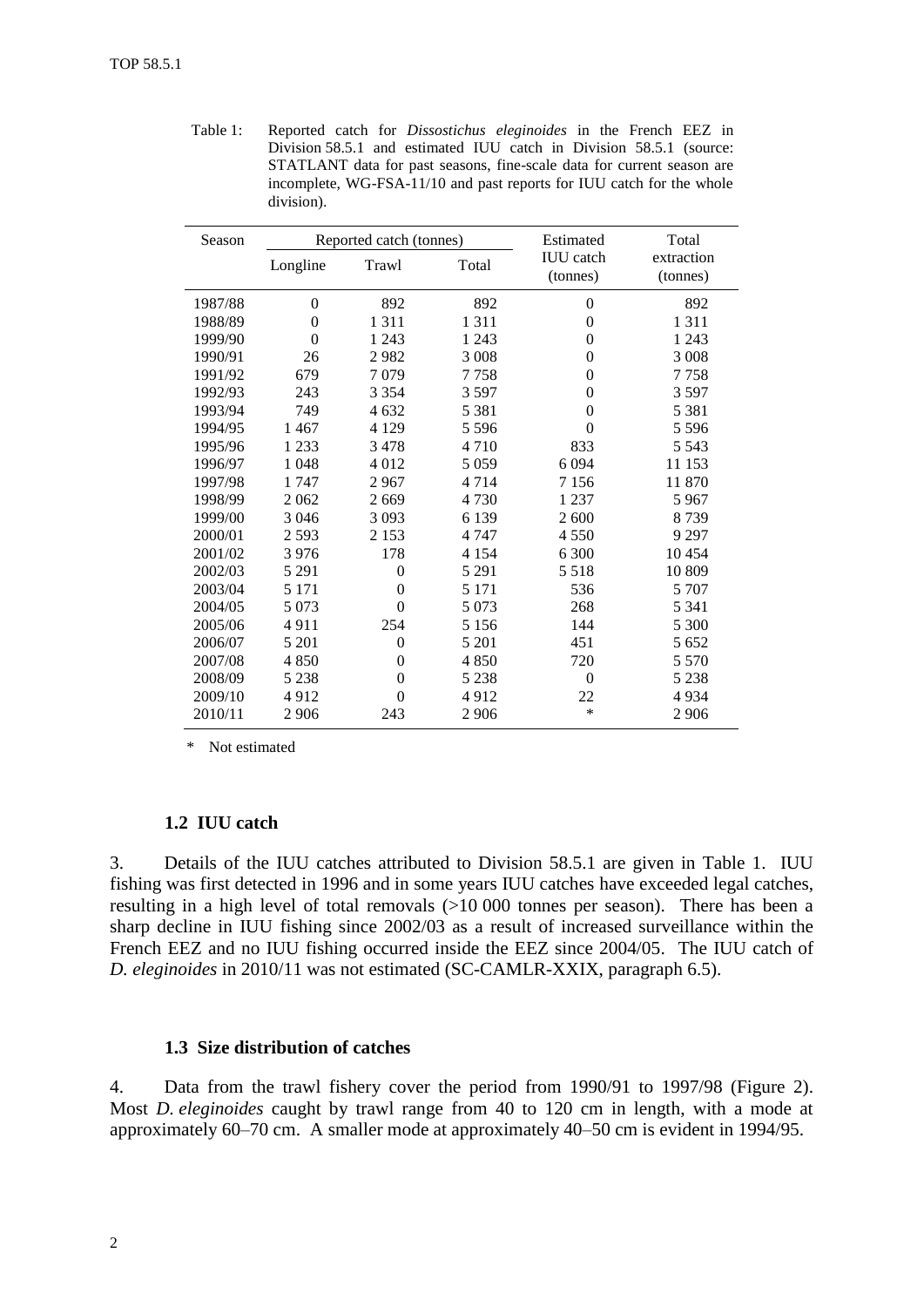<span id="page-4-0"></span>5. Data from the longline fishery cover the period 1995/96 to the current season (Figure 3). Most *D. eleginoides* caught by longline range from 40 to 120 cm in length, with a mode at approximately 80–100 cm at the beginning of the series, and 60–80 cm in recent seasons.



Weighted Frequency (proportion of the

Figure 2: Catch-weighted length frequencies for *Dissostichus eleginoides* caught by trawl in the French EEZ in Division 58.5.1 (source: fine-scale and STATLANT data).



Weighted Frequency (proportion of the catch)

Figure 3: Catch-weighted length frequencies for *Dissostichus eleginoides* caught by longline in the French EEZ in Division 58.5.1 (source: fine-scale and STATLANT data).

# **2. Stocks and areas**

6. *Dissostichus eleginoides* occurs throughout the Kerguelen Islands shelf, from shallow waters (<10 m) to at least 2 000 m depth. As fish grow, they move to deeper waters, and are recruited to the trawl fishery on the slopes of the shelf and subsequently to the longline fishery in deeper waters. A general east–west deep-sea movement of adult fish occurs and spawning is restricted to the westerly zone early in winter each year (Lord et al., 2006). Tagging experiments at Heard Island (Division 58.5.2) (Williams et al., 2002;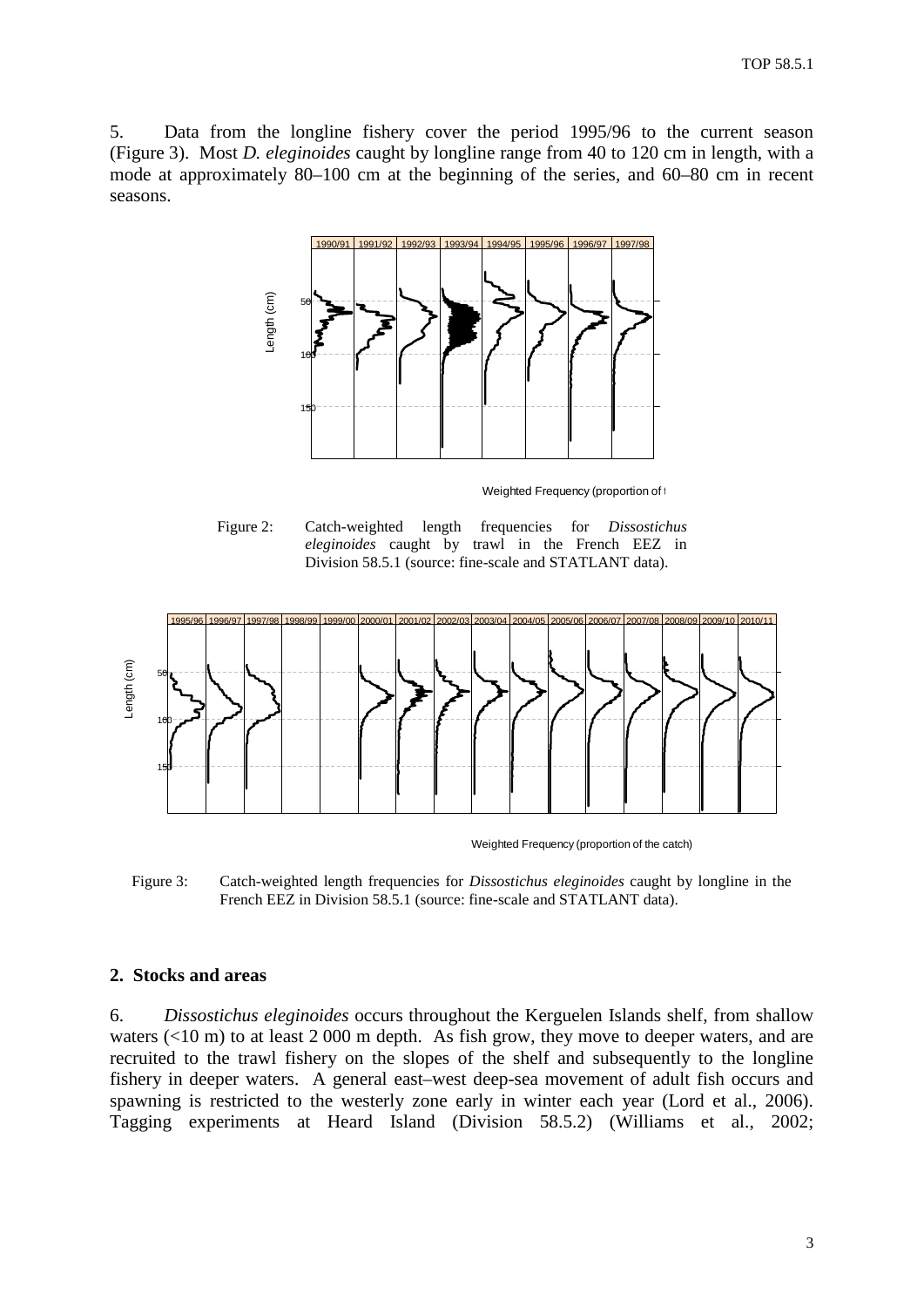<span id="page-5-0"></span>WG-FSA-07/48 Rev. 1) show long-distance movements of sub-adult/adult fish between zones (Heard to Kerguelen and also Crozet) but the proportion of exchange between stocks is unknown.

## **3. Parameter estimations**

## **3.1 Summary of the longline fishery**

7. Reported catches by year and nationality for longline vessels are summarised in Table 2. The average (unstandardised) catch per hook has decreased from 0.37 kg/hook in 1999/2000 to 0.18 in 2003/04 and has increased to 0.23 kg/hook in 2010/11. Effort by month and year from the longline fishery from 1994/95 to 2010/11 is summarised in Table 3.

Table 2: Longline fishery: number of records extracted (sets), catch (tonnes) by nation, number of vessels, mean catch per set, mean catch per hook and mean depth fished (source: C2 data).

| Season  | Sets    |         | Catch (tonnes) |         | No. of         | Catch/set | Catch/hook | Mean depth |
|---------|---------|---------|----------------|---------|----------------|-----------|------------|------------|
|         |         | France  | Ukraine        | Total   | vessels        | (tonnes)  | (kg)       | (m)        |
| 1994/95 | 388     |         | 302            | 302     | $\overline{2}$ | 0.8       | 0.03       | 518        |
| 1995/96 | 1 2 2 1 |         | 812            | 812     | 2              | 0.7       | 0.06       | 481        |
| 1996/97 | 719     |         | 628            | 628     | 3              | 0.9       | 0.36       | 473        |
| 1997/98 | 1 1 7 7 | 121     | 808            | 929     | 3              | 0.8       | 0.31       | 499        |
| 1998/99 | 622     | 513     | 327            | 840     | 3              | 1.4       | 0.26       | 600        |
| 1999/00 | 769     | 2992    |                | 2992    | 5              | 3.9       | 0.37       | 1 1 1 0    |
| 2000/01 | 862     | 2589    | -              | 2589    | 5              | 3.0       | 0.33       | 1 0 8 3    |
| 2001/02 | 1688    | 4 0 8 7 |                | 4 087   | 9              | 2.4       | 0.27       | 920        |
| 2002/03 | 3 1 0 5 | 5457    |                | 5457    | 7              | 1.8       | 0.20       | 1 0 2 6    |
| 2003/04 | 3 0 8 7 | 5 1 0 4 | ۰              | 5 1 0 4 | 8              | 1.7       | 0.18       | 1 0 5 4    |
| 2004/05 | 3 0 8 6 | 5 0 2 2 |                | 5 0 2 2 | 7              | 1.6       | 0.19       | 1 0 3 4    |
| 2005/06 | 2694    | 4 6 9 4 | -              | 4 6 9 4 | 7              | 1.7       | 0.20       | 1 1 6 6    |
| 2006/07 | 2 7 9 7 | 5 3 5 0 | -              | 5 3 5 0 | 7              | 1.9       | 0.21       | 1 2 2 5    |
| 2007/08 | 2 3 5 2 | 4 8 5 0 | -              | 4 8 5 0 | 7              | 2.1       | 0.23       | 1 2 5 2    |
| 2008/09 | 2 5 3 3 | 5 2 4 4 |                | 5 2 4 4 | $\overline{7}$ | 2.1       | 0.26       | 1 1 8 7    |
| 2009/10 | 2 600   | 4 9 3 0 |                | 4 9 3 0 | 7              | 1.9       | 0.22       | 1 1 9 6    |
| 2010/11 | 1 4 9 0 | 2910    | ۰              | 2910    | 7              | 2.0       | 0.23       | 1 207      |
| Total   | 31 335  | 53 863  | 2877           | 57 004  |                |           |            |            |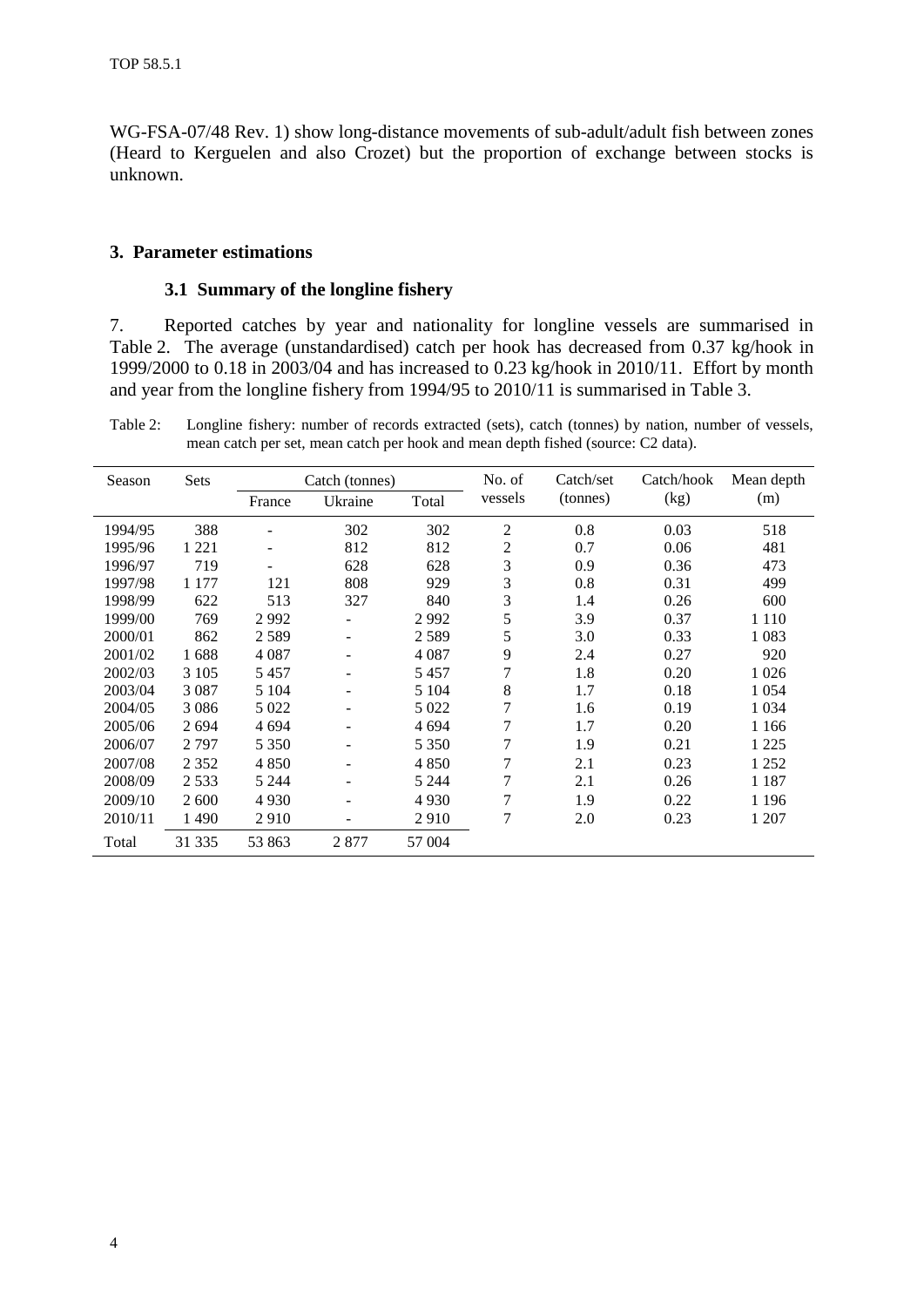| Season  | Month          |                  |                |          |              |                  |              |                  | Total            |                  |                  |                  |         |
|---------|----------------|------------------|----------------|----------|--------------|------------------|--------------|------------------|------------------|------------------|------------------|------------------|---------|
|         | Dec            | Jan              | Feb            | Mar      | Apr          | May              | Jun          | Jul              | Aug              | Sep              | Oct              | <b>Nov</b>       |         |
| 1994/95 | $\overline{0}$ | $\boldsymbol{0}$ | $\mathbf{0}$   | $\theta$ | $\mathbf{0}$ | $\theta$         | $\theta$     | $\overline{0}$   | $\overline{0}$   | $\mathbf{0}$     | 117              | 271              | 388     |
| 1995/96 | 284            | 357              | 350            | 155      | 59           | $\boldsymbol{0}$ | $\theta$     | $\boldsymbol{0}$ | $\boldsymbol{0}$ | $\boldsymbol{0}$ | $\overline{0}$   | 161              | 1 3 6 6 |
| 1996/97 | 126            | 54               | 108            | 54       | $\mathbf{0}$ | $\overline{0}$   | $\theta$     | $\boldsymbol{0}$ | $\overline{0}$   | $\mathbf{0}$     | 104              | 273              | 719     |
| 1997/98 | 322            | 301              | 309            | 82       | $\mathbf{0}$ | $\mathbf{0}$     | $\mathbf{0}$ | $\boldsymbol{0}$ | $\boldsymbol{0}$ | $\boldsymbol{0}$ | 39               | 124              | 1 1 7 7 |
| 1998/99 | 117            | 62               | 98             | 171      | 94           | $\theta$         | $\theta$     | $\overline{0}$   | $\overline{0}$   | $\overline{c}$   | 47               | 31               | 622     |
| 1999/00 | 53             | 70               | 69             | 39       | 68           | 83               | 78           | 8                | $\theta$         | $\overline{0}$   | 132              | 169              | 769     |
| 2000/01 | 24             | 43               | 97             | 90       | 44           | 45               | 52           | 10               | $\overline{0}$   | 36               | 217              | 204              | 862     |
| 2001/02 | 73             | 183              | 94             | 62       | 176          | 176              | 91           | 70               | $\theta$         | 250              | 370              | 143              | 1688    |
| 2002/03 | 199            | 268              | 265            | 198      | 291          | 275              | 417          | 164              | 193              | 217              | 391              | 227              | 3 1 0 5 |
| 2003/04 | 296            | 345              | $\mathbf{0}$   | 304      | 285          | 300              | 294          | 150              | 37               | 290              | 477              | 309              | 3 0 8 7 |
| 2004/05 | 265            | 371              | 0              | 429      | 257          | 302              | 254          | 64               | $\theta$         | 367              | 517              | 260              | 3 0 8 6 |
| 2005/06 | 160            | 350              | 3              | 401      | 182          | 269              | 231          | 37               | $\Omega$         | 264              | 513              | 284              | 2694    |
| 2006/07 | 146            | 419              | 186            | 130      | 337          | 296              | 249          | 29               | $\overline{0}$   | 408              | 395              | 202              | 2797    |
| 2007/08 | 291            | 411              | 92             | 153      | 227          | 111              | 74           | 44               | $\overline{0}$   | 395              | 450              | 104              | 2 3 5 2 |
| 2008/09 | 286            | 418              | $\mathbf{0}$   | 168      | 257          | 181              | 89           | 26               | $\mathbf{0}$     | 316              | 495              | 297              | 2533    |
| 2009/10 | 149            | 412              | $\overline{0}$ | 118      | 303          | 311              | 170          | 33               | $\theta$         | 361              | 502              | 241              | 2600    |
| 2010/11 | 246            | 367              | $\overline{0}$ | 55       | 332          | 230              | 134          | 89               | 37               | $\Omega$         | $\boldsymbol{0}$ | $\boldsymbol{0}$ | 1490    |
| Total   | 3037           | 4431             | 1671           | 2609     | 2912         | 2579             | 2133         | 724              | 267              | 2906             | 4766             | 3300             | 31335   |

Table 3: Number of sets by month and year in the longline fishery.

8. Depredation has an impact on the catch landed from each line. Depredation was assumed to not have been present before 2001, to have increased linearly to 2003, and to have been constant thereafter. Roche et al. (2007) estimated that the depredation over 2002/03 and 2003/04 was 348 tonnes for a landed catch of 10 900 tonnes. This implies a depredation rate of 3%.

9. The C2 data were used to estimate standardised CPUE indices for the longline fishery from 1999 to 2007. In addition, standardised CPUE indices, assuming depredation, were also estimated by adjusting the C2 catches by a factor of 1 for the years before 2001, 1.031 for the years 2003–2007, and a linear interpolation between 1 and 1.031 for the years 2001 and 2002. Estimated CPUE indices assuming depredation (adjusted) and without depredation (unadjusted) are given in Table 4 and Figure 4. In general, CPUE indices declined between 1999 and 2003, and have remained relatively stable since. The inclusion of depredation had a minimal impact on the trend in the CPUE indices.

| Year |       | Unadjusted      |           | Adjusted |                 |           |  |
|------|-------|-----------------|-----------|----------|-----------------|-----------|--|
|      | Index | 95% CIs         | <b>CV</b> | Index    | 95% CIs         | <b>CV</b> |  |
| 1999 | 2.36  | $(1.79 - 3.11)$ | 0.14      | 2.31     | $(1.75 - 3.04)$ | 0.14      |  |
| 2000 | 1.56  | $(1.45 - 1.67)$ | 0.03      | 1.52     | $(1.42 - 1.63)$ | 0.03      |  |
| 2001 | 1.28  | $(1.20 - 1.36)$ | 0.03      | 1.26     | $(1.19 - 1.34)$ | 0.03      |  |
| 2002 | 0.96  | $(0.92 - 1.01)$ | 0.03      | 0.96     | $(0.92 - 1.01)$ | 0.03      |  |
| 2003 | 0.75  | $(0.71 - 0.78)$ | 0.02      | 0.76     | $(0.72 - 0.79)$ | 0.02      |  |
| 2004 | 0.72  | $(0.69 - 0.75)$ | 0.02      | 0.73     | $(0.70 - 0.76)$ | 0.02      |  |
| 2005 | 0.70  | $(0.67 - 0.73)$ | 0.02      | 0.71     | $(0.67 - 0.74)$ | 0.02      |  |
| 2006 | 0.79  | $(0.75 - 0.82)$ | 0.02      | 0.80     | $(0.76 - 0.83)$ | 0.02      |  |
| 2007 | 0.75  | $(0.71 - 0.78)$ | 0.03      | 0.75     | $(0.72 - 0.79)$ | 0.03      |  |
|      |       |                 |           |          |                 |           |  |

Table 4: CPUE indices unadjusted and adjusted for depredation.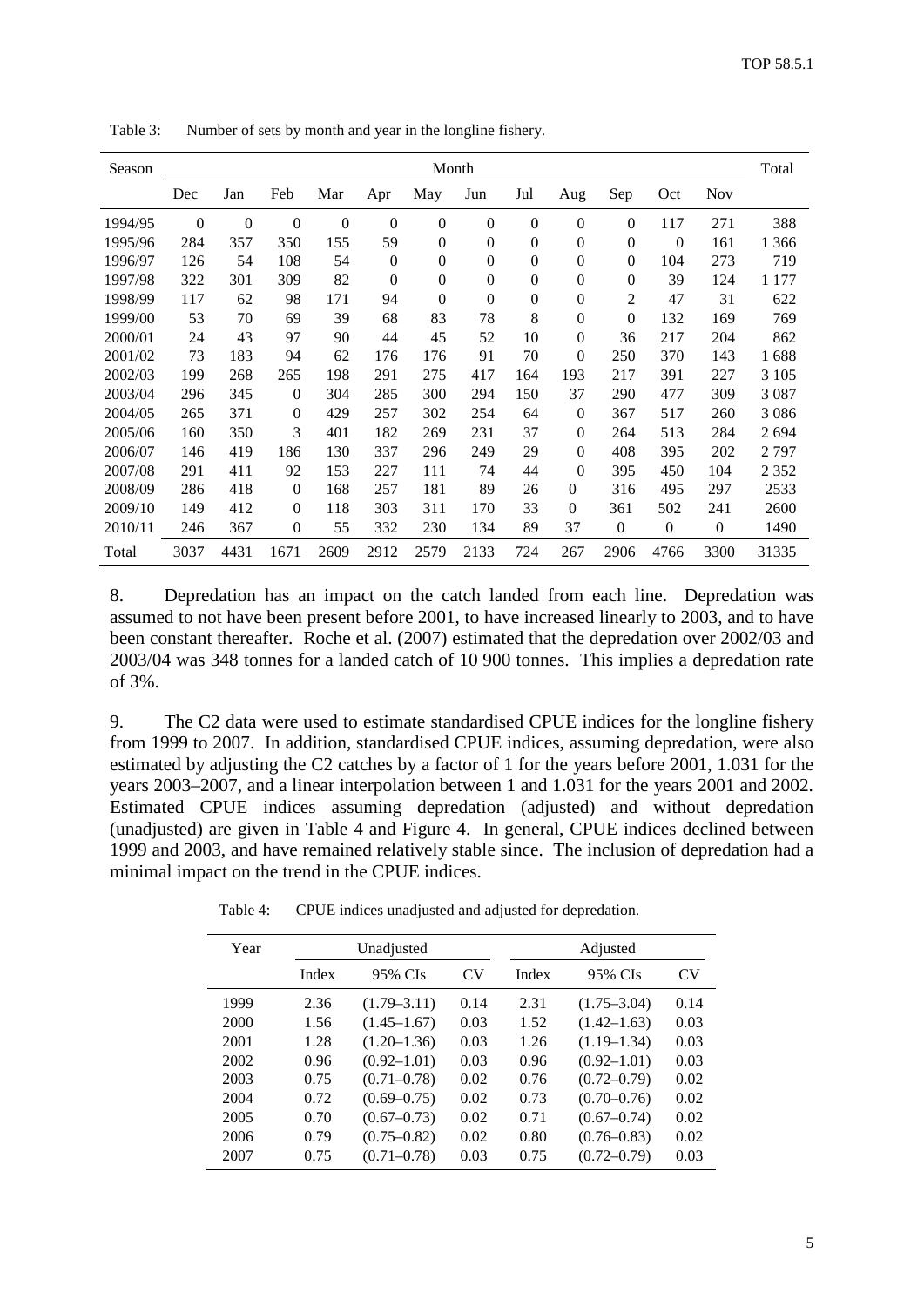<span id="page-7-0"></span>

Figure 4: Estimated relative CPUE indices assuming no depredation (unadjusted) and depredation (adjusted).

### **3.2 Biological parameters**

10. No biological parameters (except size-at-first-maturity, see WG-FSA-05/27) are available for Division 58.5.1. It is likely that the parameters used in the stock assessment for Heard Island will be valid for the Kerguelen stock (growth curve, natural mortality).

#### **4. Stock assessment**

11. During the 2006 survey, 639 fish were tagged and 18 848 fish were tagged from the longline fishery, 997 fish were recaptured from French tagging and 130 fish from Heard Island and McDonald Islands tagging so far. During the 20010/11 season, 444 tagged fish were caught on longlines, 416 French tags and 28 Australian tags. A cooperative work between France and Australia has been conducted (May/June 2009–2011, Paris) on analyses of catch, effort and other data to be used to progress understanding of fish stocks and fishery dynamics for Divisions 58.5.1 and 58.5.2.

12. Considerable progress has been made in developing an integrated stock assessment using CASAL. However, some outstanding issues need to be addressed before it can be recommended to provide management advice. The Working Group noted that the data files used to produce the assessment results reported in WG-FSA-11/28 required zero catches in 2011 for several fisheries in order to produce the reported  $B_0$  of 200 722 tonnes. When catches in all fisheries through 2011 were included in the data, the estimate of  $B_0$  hit the upper bound of 205 000 tonnes and produced errors when the boundaries for the estimate of  $B_0$  were widened.

#### **4.1 Research requirements**

13. The Working Group encouraged the estimation of biological parameters for the Kerguelen Islands area and also encouraged further cooperative work in the intersessional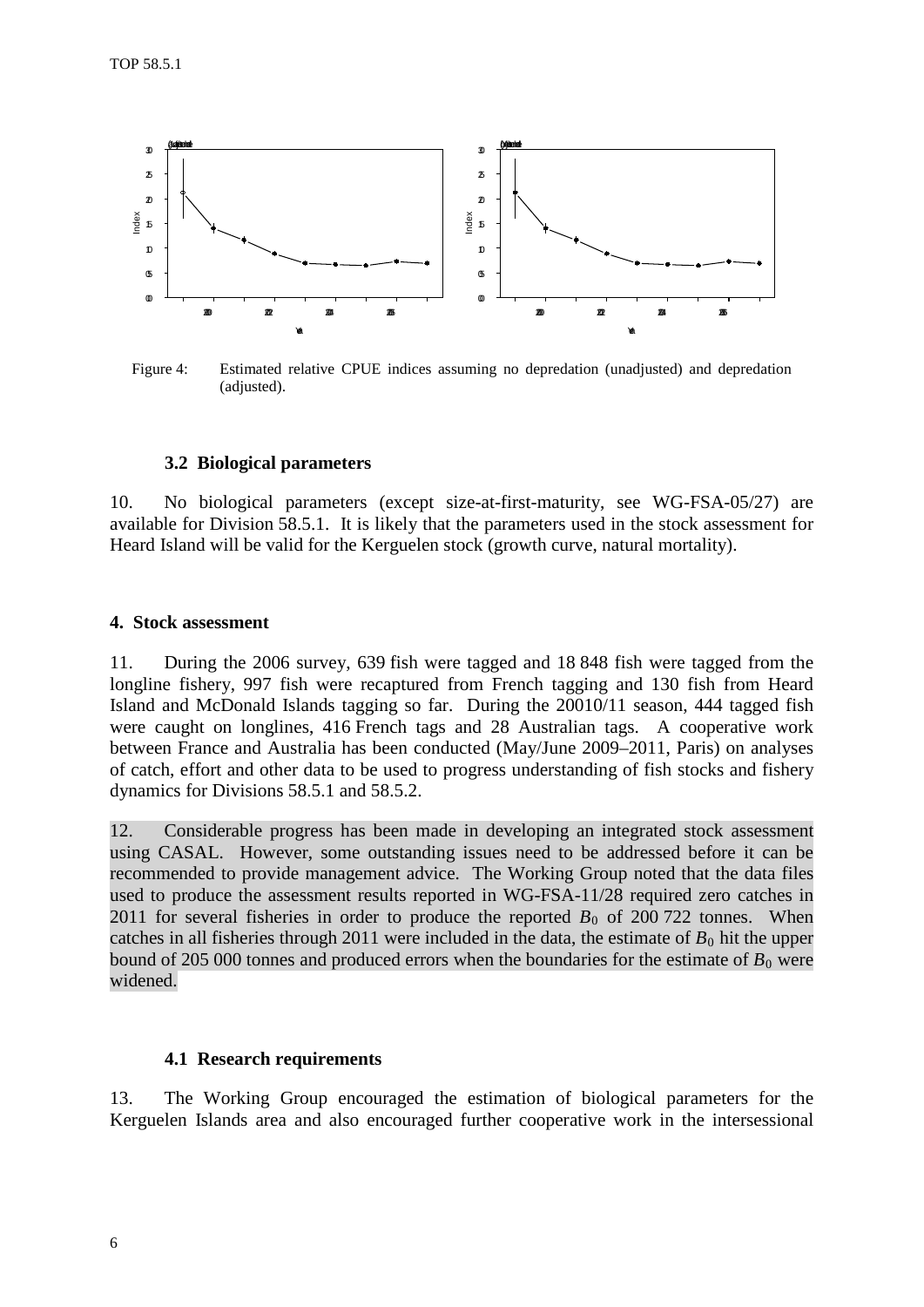<span id="page-8-0"></span>period between France and Australia towards a formal assessment of toothfish in this region (WG-SAM-11/20, WG-FSA-11/24 and WG-FSA-11/28). The Working Group encouraged France to continue its tagging program in Division 58.5.1.

14. The Working Group noted the results from the POKER survey in 2006 presented in WG-FSA-07/16, including estimates of biomass, distribution and length frequencies for toothfish and important by-catch species such as *Lepidonotothen squamifrons, Macrourus carinatus, Bathyraja eatonii* and *B. irrasa*. The Working Group encouraged France to use these data and previously published biological parameters to develop assessments for these species.

# **5. By-catch**

#### **5.1 By-catch removals**

15. By-catch removals from the fishery for *D. eleginoides* are detailed in Table 5. In order of importance, macrourids (*M. carinatus*), rajids (*B. eatonii* and *B. irrasa*) and morids (*Antimora rostrata*) form the bulk of the by-catch. Only the latter species is fully discarded, the others are partly or totally processed. Local geographic distributions differ from one species to another (WG-FSA-10/34).

| Season  | <b>Macrourids</b> |                         |       |          | Rajids                  |       |                | Antimora rostrata       |                |  |
|---------|-------------------|-------------------------|-------|----------|-------------------------|-------|----------------|-------------------------|----------------|--|
|         |                   | Reported catch (tonnes) |       |          | Reported catch (tonnes) |       |                | Reported catch (tonnes) |                |  |
|         | Longline          | Trawl                   | Total | Longline | Trawl                   | Total | Longline       | Trawl                   | Total          |  |
| 1997/98 | 12                | $\theta$                | 12    | 12       | 7                       | 19    | $\theta$       | $\Omega$                | $\Omega$       |  |
| 1998/99 | 37                | 0                       | 37    | 42       | 6                       | 48    |                | 0                       |                |  |
| 1999/00 | 162               | 2                       | 164   | 120      | 26                      | 146   |                | 0                       |                |  |
| 2000/01 | 97                | 0                       | 97    | 116      | 261                     | 377   | $\theta$       | 0                       | 0              |  |
| 2001/02 | 452               | 0                       | 452   | 537      | $\Omega$                | 537   | $\overline{c}$ | 0                       | $\mathfrak{D}$ |  |
| 2002/03 | 769               | 0                       | 769   | 924      | $\Omega$                | 924   | 10             | 0                       | 10             |  |
| 2003/04 | 939               | 0                       | 939   | 1134     | $\Omega$                | 1134  | 12             | 0                       | 12             |  |
| 2004/05 | 779               | 0                       | 779   | 974      | $\Omega$                | 974   | 47             | 0                       | 47             |  |
| 2005/06 | 686               | 0                       | 686   | 597      | $\Omega$                | 597   | 54             | 0                       | 54             |  |
| 2006/07 | 782               | 0                       | 782   | 546      | $\Omega$                | 546   | 56             | 0                       | 56             |  |
| 2007/08 | 816               | 0                       | 816   | 376      | $\Omega$                | 376   | 68             | 0                       | 68             |  |
| 2008/09 | 957               | 0                       | 957   | 415      | $\theta$                | 415   | 45             | 0                       | 45             |  |
| 2009/10 | 887               | 0                       | 887   | 456      | $\Omega$                | 456   | 58             | 0                       | 58             |  |
| 2010/11 | 451               | 0                       | 451   | 289      | 0                       | 289   | 25             | 0                       | 25             |  |

Table 5: Catch history for by-catch species (macrourids, rajids and *Antimora rostrata*) taken in the fishery for *Dissostichus eleginoides* in the French EEZ in Division 58.5.1 (source: fine-scale data).

# **5.2 Assessments of impact on affected populations**

16. No stock assessments of individual by-catch species were undertaken.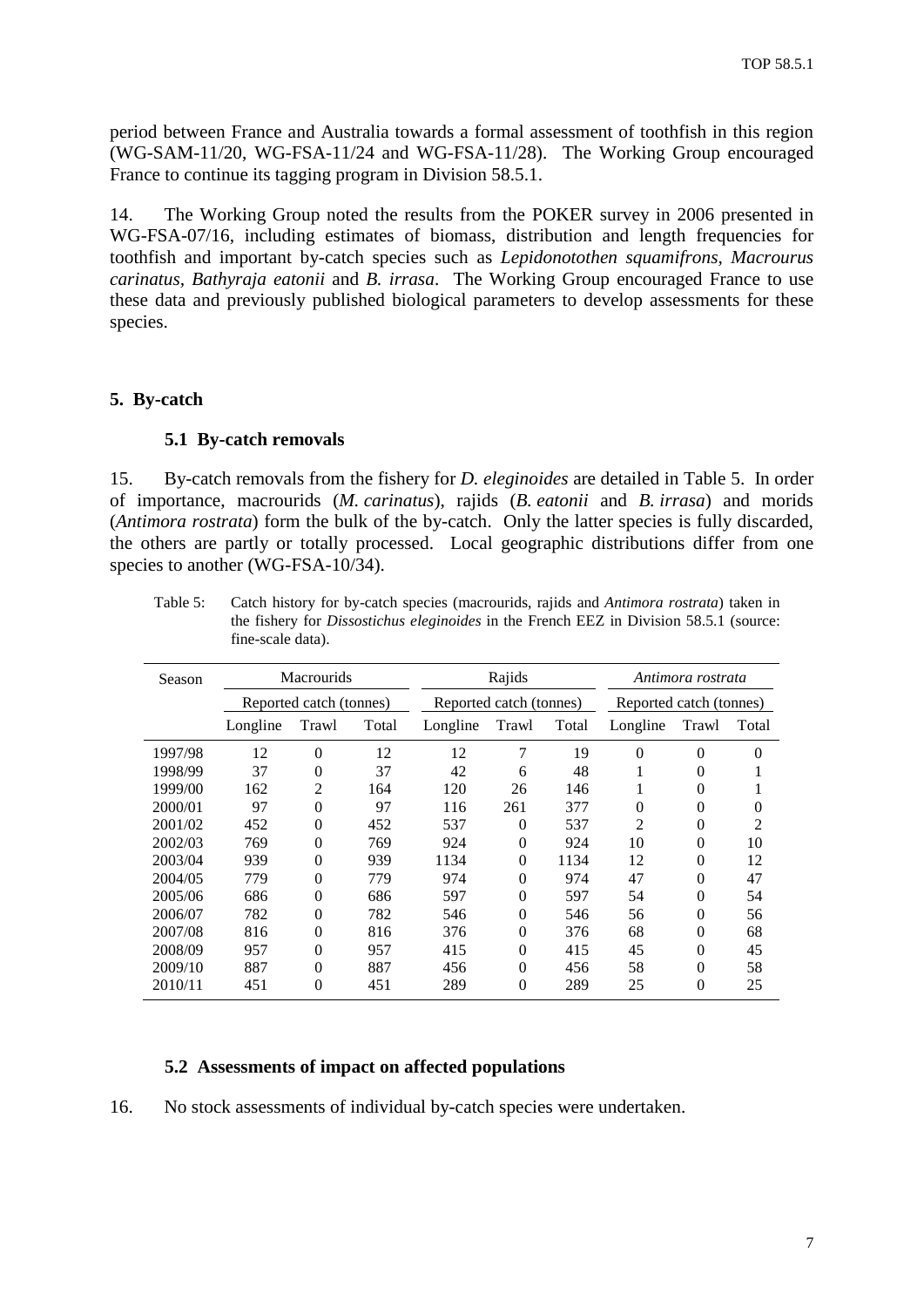### **5.3 Mitigation measures**

<span id="page-9-0"></span>17. The Working Group recommended that, where possible, areas with high by-catch rates should be avoided, particularly those shown in WG-FSA-09/42.

## **6. By-catch of birds and mammals**

18. There were 49 seabird mortalities observed inside the French EEZ of Division 58.5.1 for the 2010/11 season (WG-IMAF-11/5 Rev.2, paragraph 8). These consisted of 39 whitechinned petrels (*Procellaria aequinoctialis*), 7 grey petrels (*P. cinerea*), 2 northern giant petrels (*Macronectes halli*) and one rockhopper penguin (*Eudyptes chrysocome*). By-catch rates (birds/thousand hooks) and estimated by-catch of seabirds are shown in Table 6.

19. Further details of seabird by-catch in previous seasons can be found in the Scientific Committee reports.

Table 6: Total extrapolated incidental mortality of seabirds

Islands in Division 58.5.1.

and observed mortality rates (birds/thousand hooks) in longline fisheries in the French EEZ at Kerguelen

| Fishing season | By-catch rate | Estimated by-catch |
|----------------|---------------|--------------------|
| $2000/01*$     | 0.092         | 1917               |
| 2001/02*       | 0.9359        | 10 8 14            |
| $2002/03*$     | 0.518         | 13 9 26            |
| 2003/04*       | 0.2054        | 3666               |
| 2004/05        | 0.164         | 4 3 8 7            |
| 2005/06        | 0.092         | 2 3 5 2            |
| 2006/07        | 0.0798        | 1943               |
| 2007/08        | 0.0585        | 1 2 2 4            |
| 2008/09        | 0.034         | 417                |
| 2009/10        | 0.015         | 230                |
| 2010/11        | 0.013         | 155                |

2010/11 0.013 155 \* The number of observed hooks has not been collected and

the values given are from the total number of hooks set.

20. No marine mammals have been reported as by-catch in Division 58.5.1 in the 2010/11 season.

21. In 2011, as in previous years, WG-IMAF agreed the level of risk of incidental mortality of seabirds in Division 58.5.1 is category 5 (high) (SC-CAMLR-XXX, Annex 8).

#### **6.1 Mitigation measures**

22. Details of mitigation measures applied in previous seasons can be found in the Scientific Committee reports (SC-CAMLR-XXIII, Annex 5, paragraphs 7.35 to 7.45;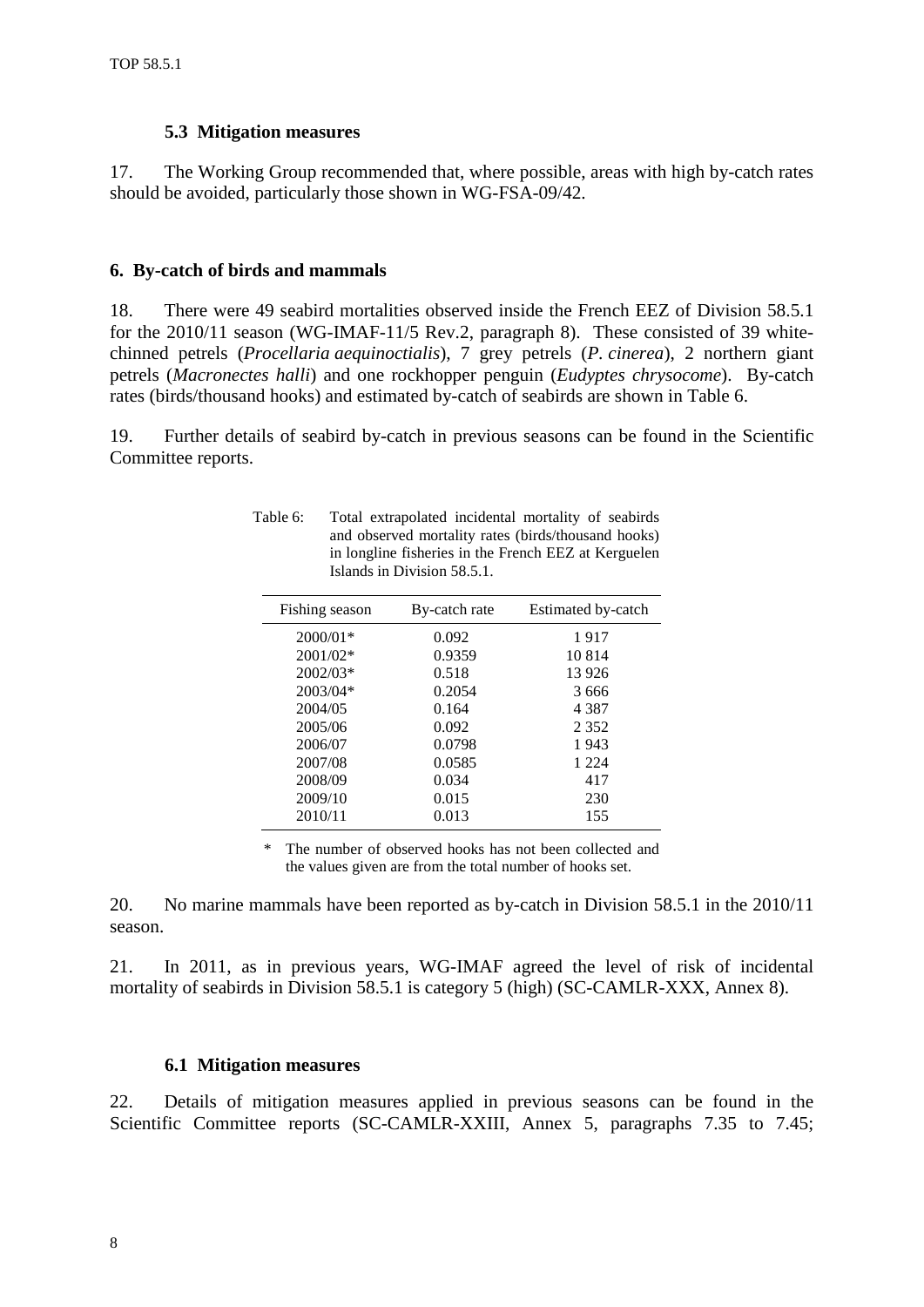<span id="page-10-0"></span>SC-CAMLR-XXV, Annex 5, Appendix D, paragraph 14; SC-CAMLR-XXVI, paragraph 5.7; SC-CAMLR-XXVII, paragraphs 5.6 to 5.11; SC-CAMLR-XXVIII, paragraphs 3.46 to 3.50; SC-CAMLR-XXIX, paragraph 4.7).

23. Mitigation measures that were put in place during the last three seasons will be continued for the 2011/12 and 2012/13 seasons, however new measures will also be applied (WG-IMAF-11/10 Rev. 1). These include:

- (i) changes to the Brickle curtain to ensure it is effective in all weather conditions.
- (ii) closure of fishing areas to vessels that have high by-catch rates and quota allocation reduced.
- (iii) education and training will be strengthened by regular meetings between TAAF and fishing masters of vessels with high by-catch.
- (iv) data will continue to be collected and submitted using CCAMLR standard methods and forms.
- (v) a demographic study on the white-chinned petrel will be undertaken at Kerguelen Island, as well as the continued population counts of white-chinned petrels on the Kerguelen archipelago.

#### **7. Harvest controls and management advice**

#### **7.1 Conservation measures**

24. Various national conservation and fisheries enforcement measures are in force in addition to those agreed by CCAMLR. The national measures include:

- annual fishing season closure (February)
- annual catch limit and limitation of number of longliners (seven)
- compulsory logbooks
- allocation of fishing effort (not more than one longliner per  $0.5^{\circ}$  latitude by 1° longitude rectangle)
- one French observer on board each licensed vessel
- minimum fishing depth (500 m)
- minimum legal size for toothfish (60 cm)
- mitigation measures for the reduction of bird mortality
- landings occur at one place (Réunion Island)
- skates to be cut off if not processed (started December 2006)
- port inspection.